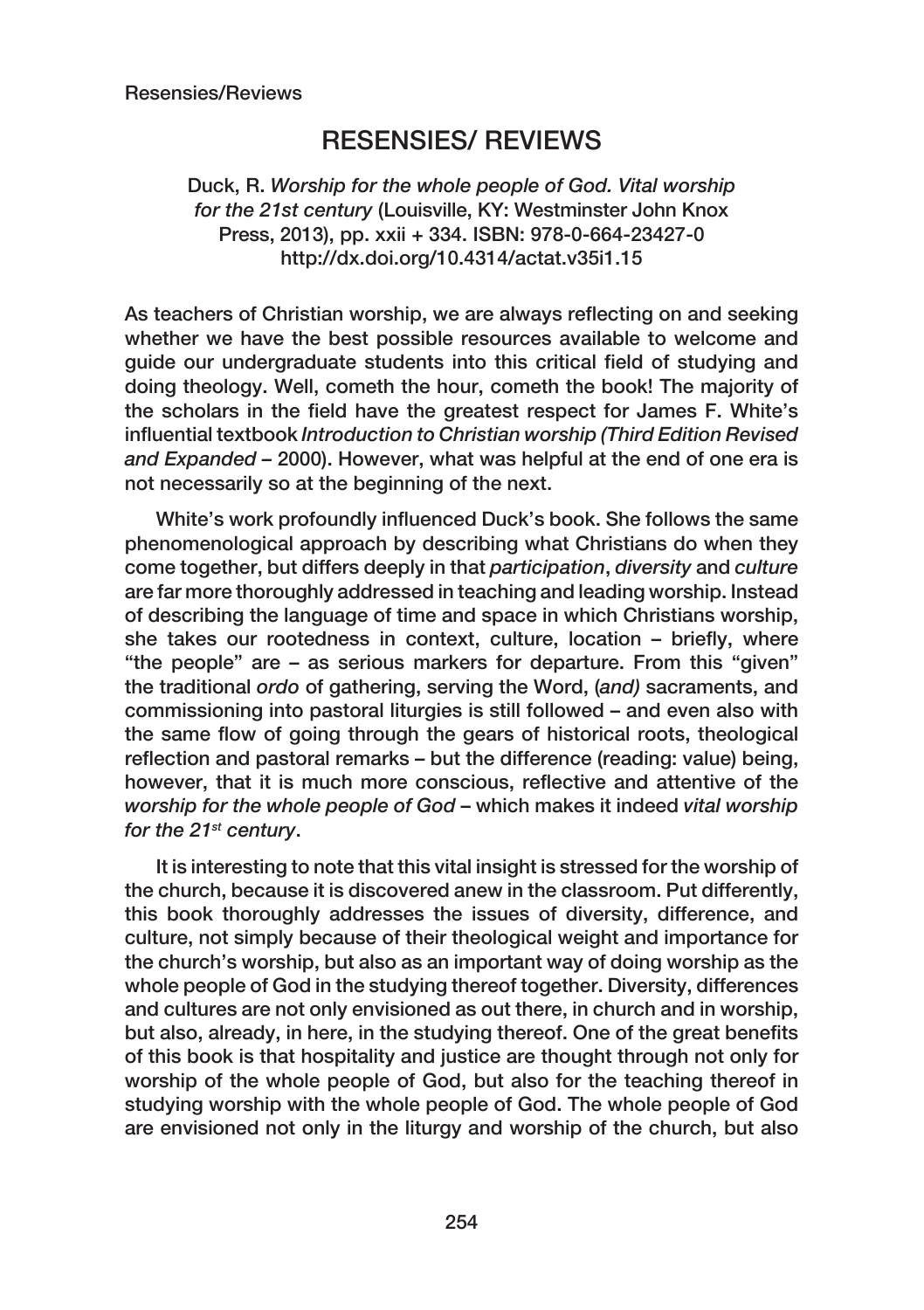## Acta Theologica 2015: 1

in the world of the liturgical classroom where we *do* Christian worship. The worlds (publics) of church, academia and society are much more integrated in this work, and it shows especially in the author's sensitivity for dealing with issues (reading: gifts) of sexual orientation (LGBT), gender equality – both in terms of marriage and ordination – and worshipping with people of different ages (especially the presence of children) and those with physical or mental disabilities.

Of course, this work is written from a North‑American perspective, but at least it is honest, sensitive and critical about this. In addition, it endeavours to emphasize and embody the giftedness of historical roots *and* relevant connections, being simultaneously contextual *and* counter‑cultural worship. *Lex orandi*, *lex credendi* and *lex convivendi* thus apply not only for worship, but also in teaching and studying, as well as in society and community. At least for the time being, we have a critical, hospitable, open and more accessible resource to help develop the epistemological transformation of our liturgical curricula in Southern Africa.

Rev. M. Laubscher Department of Practical Theology Faculty of Theology University of the Free State South Africa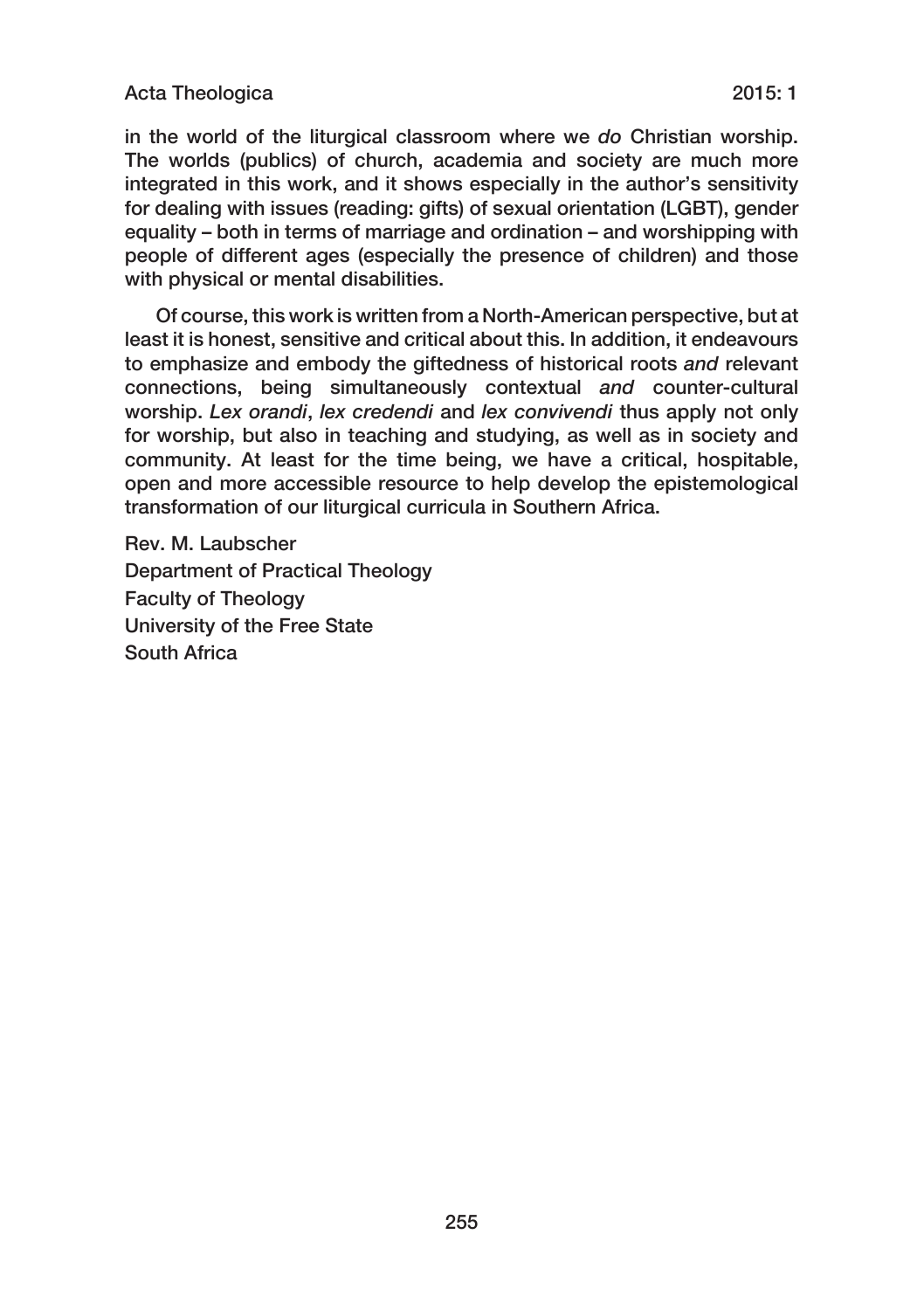K. Nürnberger, *Informed by Science, involved by Christ, How science can update, enrich and empower the Christian faith* (United States of America: Xlibris, 2013), pp. 264, ISBN: Hardcover 978‑1‑4836‑0595‑1. ISBN: E‑book 978‑1‑4836‑0596‑8. http://dx.doi.org/10.4314/actat.v35i1.16

"Men despise religion," wrote Blaise Pascal. "They hate it and are afraid it may be true. The cure for this is first to show that religion is not contrary to reason, but worthy of reverence and respect. Next make it attractive so that good men wish it were true, and then show that it is." As someone who has a degree in Geology, has been a minister in a mainline denomination for 40 years, and aspires to develop missional congregations I believe that this should set the agenda for Christian apologetics in today's, increasingly secular and scientifically influenced, world. It is my experience that many (although not all) who accept the validity of much of what science has discovered in the last two centuries despise the gospel because of what they perceive to be the ridiculous reasons many Christians give for rejecting the assured results of honest research especially in the areas of biology, geology and astronomy. This is all the more galling since many have a totally literalist view of interpreting the scriptures that quiet frankly, biblical hermeneutics demonstrate, is not warranted. Then, in addition, many Christians claim experiencing miracles and answers to prayer that are either trivial, can be explained as coincidental or on occasions may even be palpably false.

Nürnberger sets out to fulfill the first objective of Pascal's program by trying to establish the credibility of the Christian faith from a scientifically philosophical perspective, so that those influenced by science will begin to think about it seriously. In my opinion he does this brilliantly in the first half of his book. He begins with a very well reasoned polemic against the disastrous results of modernity, whilst admitting that it has been very beneficial to humankind in general. In fact the modernity 'enterprise' has been so successful that it has overwhelmed our awareness of the transcendent and the resultant ethical and moral restraints this produces. This is leading to a disaster from ecological and sociological perspectives that threaten our very survival on this planet.

Having created discontent with the narrow assumptions of secular modernity he then begins to demonstrate how scientific psychological developmental and neurological theories and discoveries may provide a reasonable explanation for faith in God, which is the cure. He contends that is indeed possible for a scientific naturalist (one how believes that science has demonstrated that nothing immaterial exists) to have faith in God.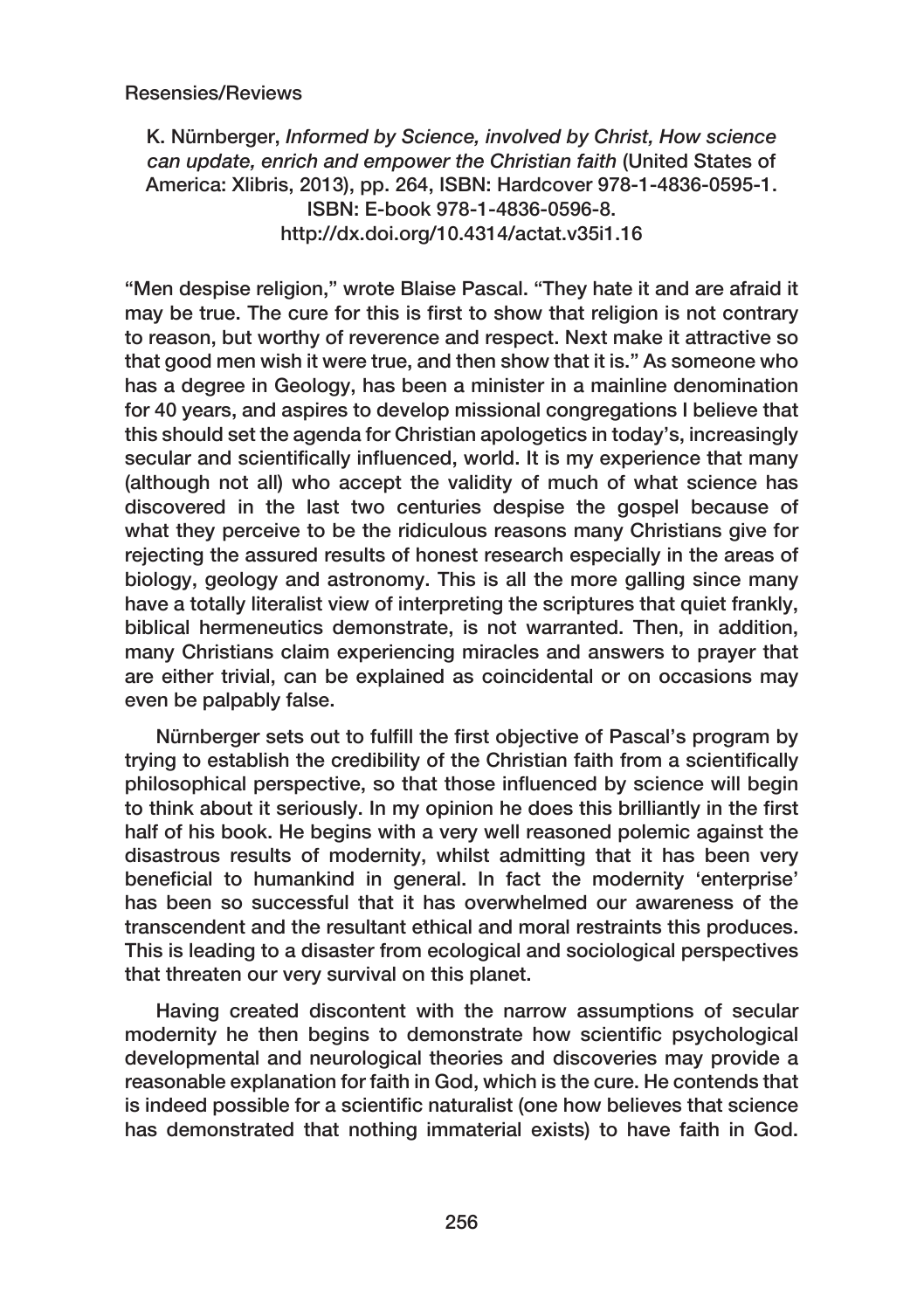He uses the theories of developmental psychology developed by Faber's book, "The Psychological Roots of Religious Beliefs: Searching for angels and the Parent-God" to explain how the possibility for God-consciousness arises through parent‑child relationships during growth. He makes the point that the culmination of this process, which frees spirituality and God-consciousness to become self reliant, fully mature and to further develop, comes when the cross of Christ is embraced in all its fullness. Thus the creator God who set in action this this growth process is indeed the author of our faith.

But the question now becomes for those influenced by scientific naturalism, "I see that I might have evolved and been developmentally nurtured to have the possibility of God‑consciousness, but is this God real? Does He exist?" So Nürnberger then proceeds to show that the theory of emergence may provide a rational, scientifically acceptable explanation of how God created us, which at the same time provides evidence of his existence. It follows the line of argument of the 19th century preacher Charles Kingsley (author of 'The Water Babies') who commented on Darwin's theory of evolution, that God indeed chose to 'make all things make themselves'. This has received new impetus as a theory since the discovery of cosmological fine‑tuning appears to demonstrate that the existence of the Universe, as we know it with the ability to produce humankind, depended upon pre-set, incredibly fine-tuned physical constants. Many scientist believe that this 'presetting' was probabilistically impossible without the intervention of a purposeful Creator.

Emergence theory is the hypothesis that higher orders of existence and life emerge from lower orders by a form of unaided, automatic, self-organization. Thus insentient matter can organize itself to produce life; single cell organisms can organize themselves to produce multicellular beings, unconscious life forms can organize themselves to produce conscious life forms all the way up to Homo sapiens sapiens. Indeed Nürnberger extrapolates this to include the self-organization of spirituality and God‑consciousness.

Emergence is certainly a controversial concept. Christian apologists such as Lennox and McGrath find this a difficult to accept and do not believe that enough scientific evidence has yet been amassed to make it more than an idea. However the Christian astronomer Polkinghorne agrees that research seems to indicate that, 'in any complex system there are subtle thresholds that radically transform the systems behaviour when they are crossed' and thus may result in more complex, higher order systems. Moreover because the theory of emergence is advocated by leading scientists who are professed skeptics and atheists it may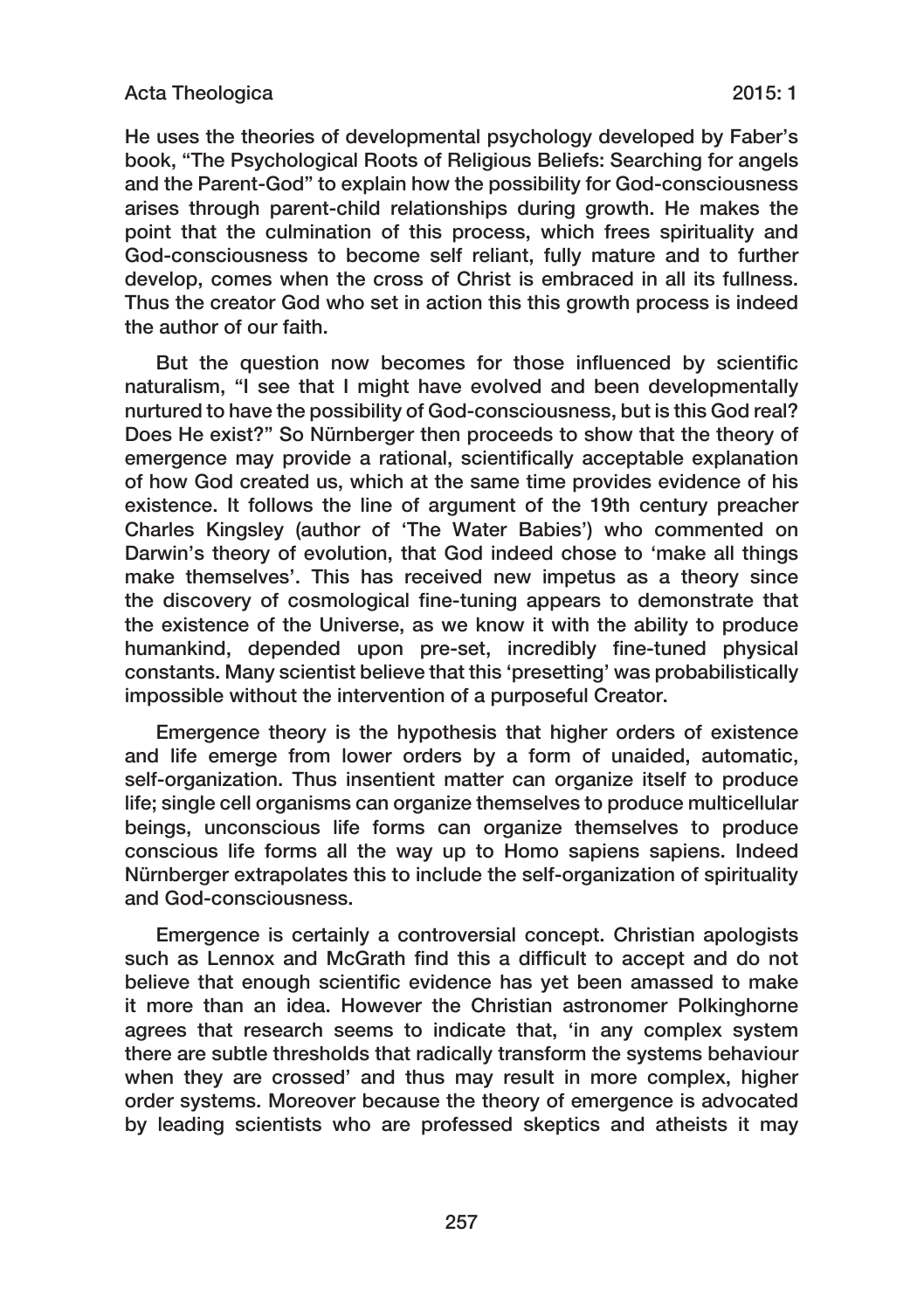help the searching 'modern' to begin to see that the idea of a biblical purposeful Creator, as witnessed to in the bible and the Christen faith, is not unreasonable.

It is with the second movement in this apologetic that I have problems. It seems to me that in his desire to present Christianity to those influenced by naturalism in lucid, understandable terms Nürnberger becomes too simple and departs, at times, from the witness of the biblical revelation. He describes his conversion and confesses that he has a personal relationship with God, has experienced answers to prayer and what he considers to be miracles. His knowledge of the bible is insightful and his biblical exegesis makes informative and interesting reading. Yet in seeking to 'make good men wish it were true' it is so easy to neglect the ineffable mystery of the Christian revelation. Christianity is anything if not a supernatural, miraculous religion. From the questions and comments that Nürnberger makes in this section of his book he is certainly fully aware of how controversial some of his doctrinal thoughts are! Maybe his purpose is to make us think and debate about these issues which can only serve to make the church aware of how these issues come across to scientific naturalists and perhaps hone our apologetics so that they become more effective.

I would agree with Barth who commented that, 'Trinity is the Christian way of saying God'. This means that I cannot accept Nürnberger's contention that the Trinity is a simple concept. Yes, indeed there is the doctrine of 'divine simplicity' that emerged in the fourth century debates about the Trinity in the early church. Yet this does not mean that humankind can understand His Being and it that it can be logically grasped or represented adequately by any metaphor. Further to this the biblical revelation of the economic Trinity (I am aware of Rahner's rule that the 'economic' Trinity is the 'immanent' Trinity and the 'immanent' Trinity is the 'economic' Trinity) reveals that the three persons of the Godhead are all God who participate in the Trinity's purposing feeling, thinking, communicating and acting. I think it perhaps best to take our cue in apologetics from the presentation to the apostle Paul by the author of the Acts in chapter seventeen. He seeks to build bridges to the Epicurean and Stoic philosophers by being extremely logical and rational yet ends his presentation of the Christian faith by facing them up to the supernatural reality of the miracle of Christ's resurrection. In addition he puts most of his letters within a trinitarian framework.

Finally I must admit that I agree with a comment made by a colleague of Nürnberger, which he, with commendable frankness, records in his book, that Nürnberger is in danger of robbing Christianity of its eschatological hope in expressing uncertainty about the reality of the historical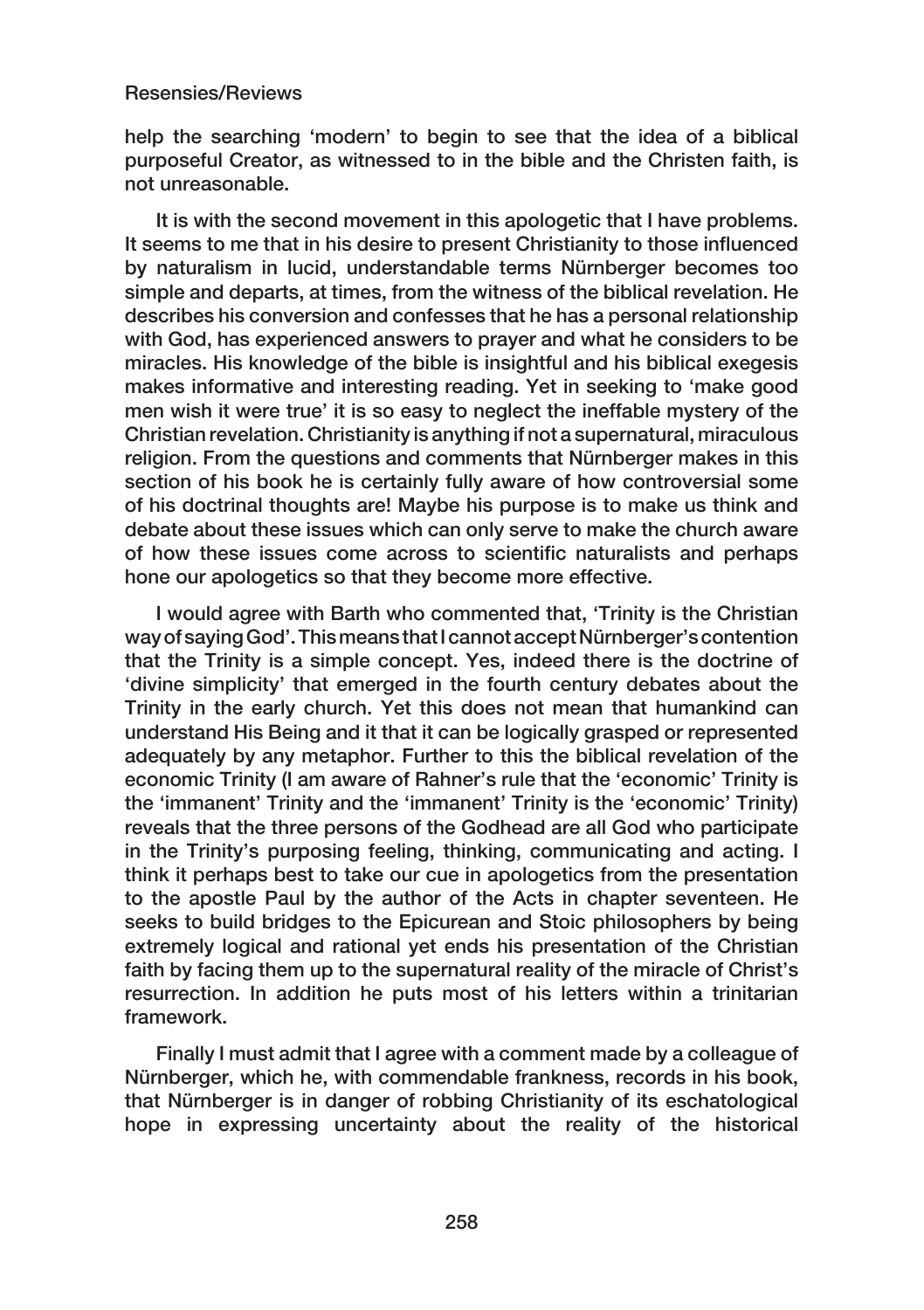## Acta Theologica 2015: 1

resurrection, eternal life and the parousia. Scientific naturalists might find these eschatological truths hard to swallow but surely they are the central truths of the gospel, otherwise it is no longer the good news that Jesus proclaimed.

Yet, despite this, I believe that for even for those Christians that disagree with Nürnberger about these doctrinal issues, as I do, this book has great value in contributing to an evangelical missional apologetic that can be used in sharing the gospel with scientific naturalists by helping us to understand their worldview so that we might dialogue with them. It fulfills Pascal's apologetic purposes by demonstrating that Christianity is not contrary to reason, but worthy of respect; will add to the suma bona of humankind on this planet if practiced; and that it is based on historical truth.

Rev Dr A.R. Tucker Research Fellow: Dept. Practical Theology University of the Free State South Africa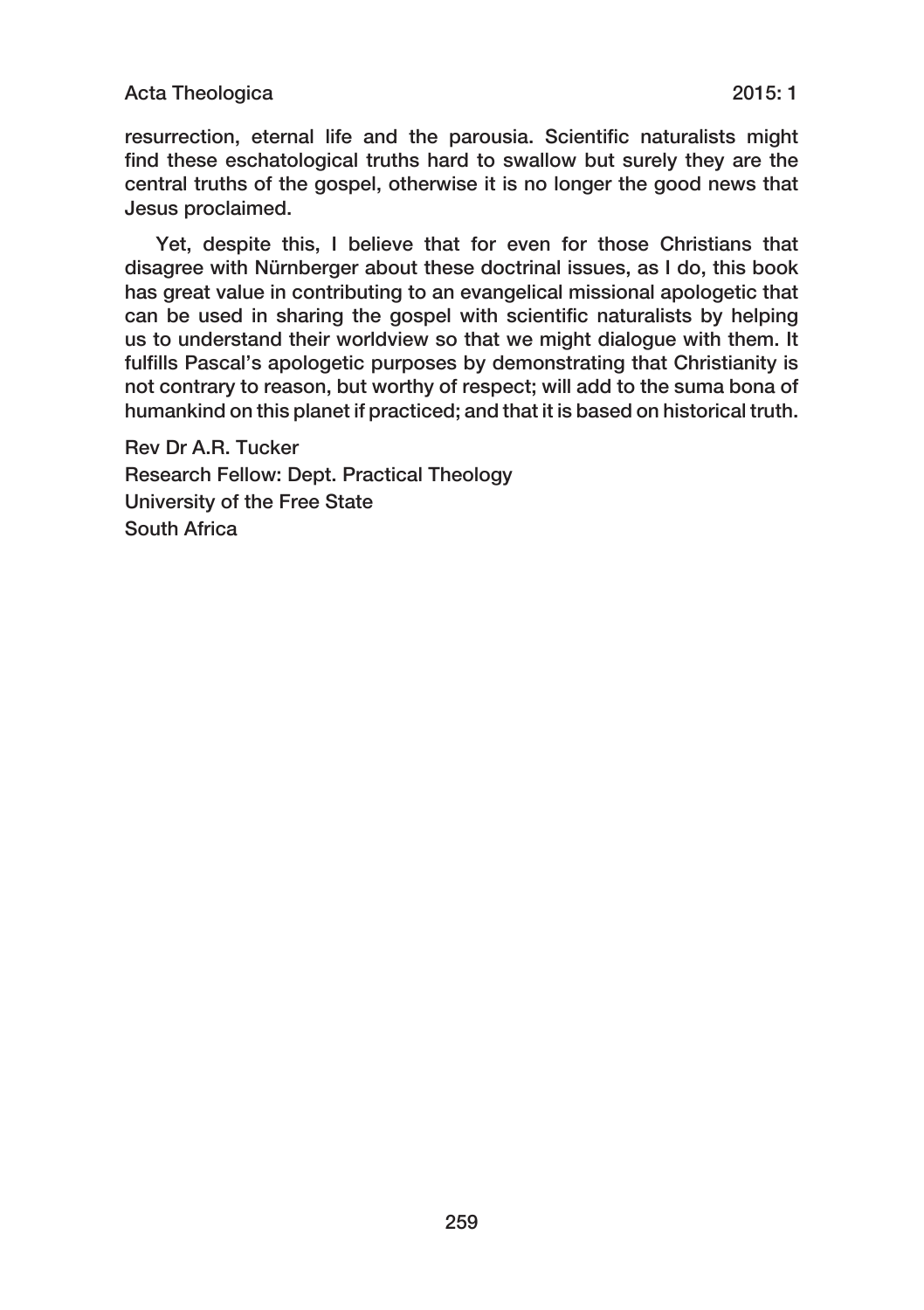Smit, Dirk J. *Remembering theologians – Doing theology. Collected essays 5,* Vosloo, R. (Ed.) (Stellenbosch: Sun Press, 2013). ISBN 978‑1‑920689‑04‑9, pp. 561 http://dx.doi.org/10.4314/actat.v35i1.17

Over the years, Dirkie Smit established himself as one of South Africa's pre‑eminent theologians. The publication – by Sun Press – of his academic articles in the form of "Versamelde Opstelle" and "Collected Essays" – already five books up to date – furnishes ample reason why he is highly respected by fellow theologians. Not only is he exceptionally productive with an overwhelming output, but he is also encyclopaedically informed about developments in theology. More important, his work breathes a constructive graciousness that is truly impressive.

In the foreword to the fifth volume, *Remembering theologians – Doing theology*, editor Robert Vosloo draws attention to particular features of Smit's academic work: the centrality of the notion of *conversation* and the importance of *friendship*. Doing theology implies listening to others in the present and in the past, respecting their views, and engaging in the dialogue. Our own theology is shaped by conversation partners and, in the process, we also exert some influence. This fifth volume of essays by Smit has a unique form: it comprises occasional work written expressly for specific people, events or celebrations, as reflected in the alphabetic order. We come across the names of Ackermann, Barth, Calvin, De Gruchy, Durand, Gadamer, Lategan, Moltmann, Tracy, Wainwright, Welker, and several others. The essays reveal occasional interactions with a large number of "friends".

It is impossible to distil this volume of articles *thematically*. The thirty‑seven articles in Afrikaans and English address a wide range of topics: the Christology of Van de Beek, the theology of the Belhar confession, the ethics of responsibility of De Villiers, the meaning of history, the resurrection of Christ, and the list continues. However, the names of Calvin and Barth re‑occur, history as well as the church emerge on several occasions. This collection of essays could be read as a window to some of the most prominent and significant discussions in the South African theological landscape. Whilst written for specific people as contribution to either Festschriften or various celebrations, the collection registers a sensitive antenna for the issues and dilemmas of our time. It attempts to retrieve the continuing significance of resources in the Reformed intellectual arsenal (for example, the theology of Calvin or confessions such as the Belgica) in order to address pressing ecclesial issues such as unity, or the social imperative of justice. The gravitation to the Reformed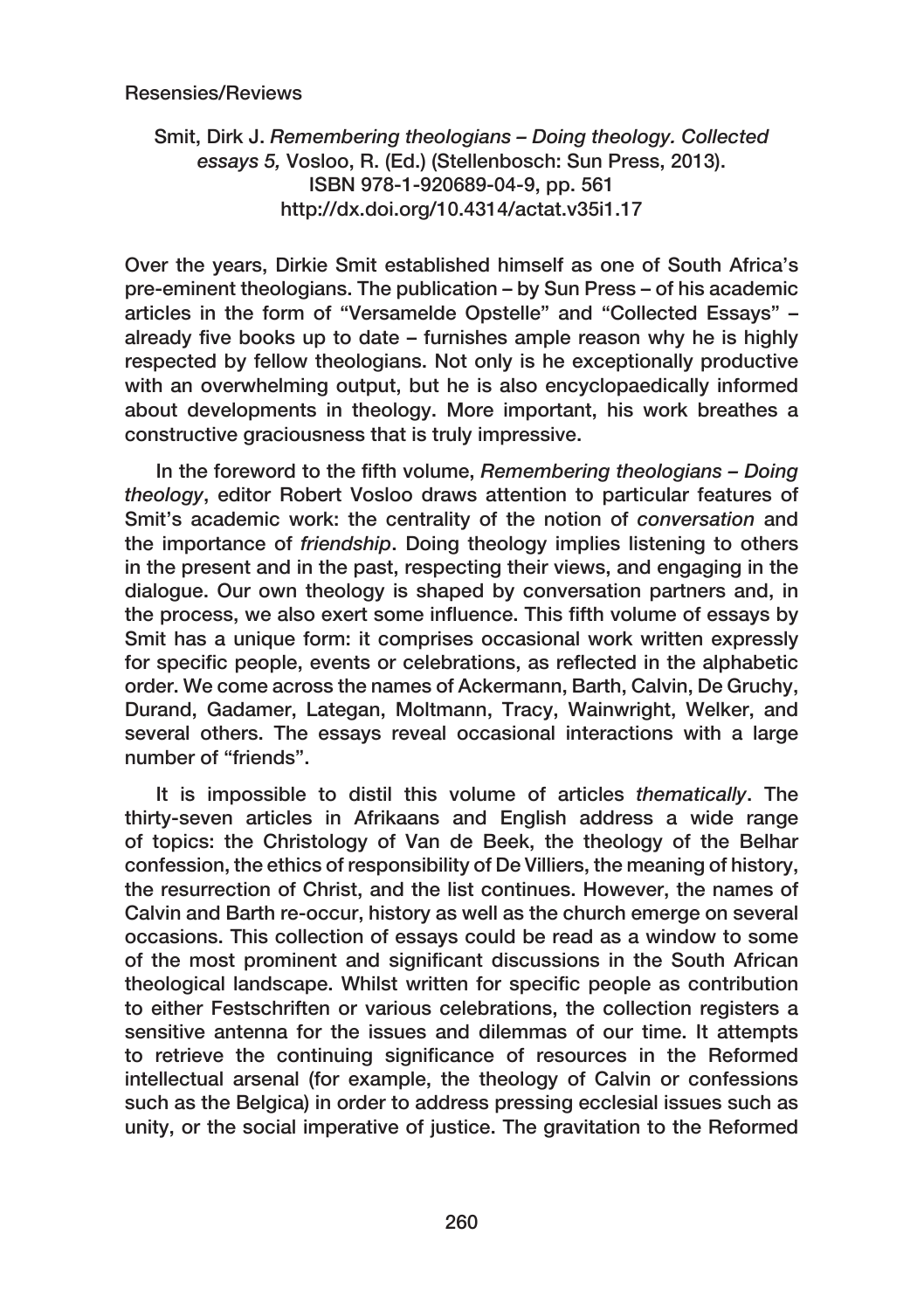#### Acta Theologica 2015: 1

heritage, the crucial role of the church and the inescapable social task of the Christian community cannot be missed.

Although it is impossible, in the limited purview of a review, to summarise the extremely rich contribution of the articles, we could draw attention to one integrating thread – a unique *manner of doing theology*. It is quite possible to read the articles with the aim of studying Smit's approach to systematic theology. The article, *Quo vadis, sistematiese teologie?*, is an extremely important contribution and deserves careful attention. It conveys an impression not only of Smit's vast learning, but also of what doing systematic theology entails. He identifies five perspectives: critical reflection on what constitutes the identity of the Christain faith, that is the Trinitarian confession; engagement with existential issues such as subjectivity, rationality and historicality; reaction to the spirit of the time – that is secularisation and spirituality, post-modernity and fundamentalism, as well as globalisation and ecology; conversation with non‑Western theology, other theological and non‑theological disciplines, public life and the church, other Christian traditions and with systematic theology itself, and finally worship and praise of God. These five perspectives provide a fruitful entry into the intuitions governing Smit's theology: an insistence on the uniqueness of the Christian faith; her catholic openness; her social responsibility, but also her doxological orientation. This vision could hardly be improved, and should be carefully heeded.

It is a very difficult task to evaluate the articles in this volume, as they do not aim to address one single research problem. They are occasional essays and consistently well informed and coherently argued. Any evaluation should place them intertextually in the context of Smit's entire oeuvre to determine the recurring motifs and pre‑occupations. They should also be placed in the context of the history of systematic theology in South Africa; this move may reveal their particular quality. With Smit's work, South African systematic theology has come of age. Although it still has a strong Reformed orientation, it embodies a theological, philosophical and social openness and scope not, arguably, witnessed previously in South Africa.

We might demur the claim in the Introduction (p. viii) that these conversations "come from all communities and traditions". This is just too pretentious. Contemporary theological discourses have become too variegated, too pluralistic that one could make such a claim. Despite their wide scope, the essays in this volume remain Protestant, masculine, Western and middle‑class oriented. No experience behind a text, no world evoked by a text could ever be adequately inclusive. Every text will have its contingency and its limitations. Conversations with non‑Christian religions,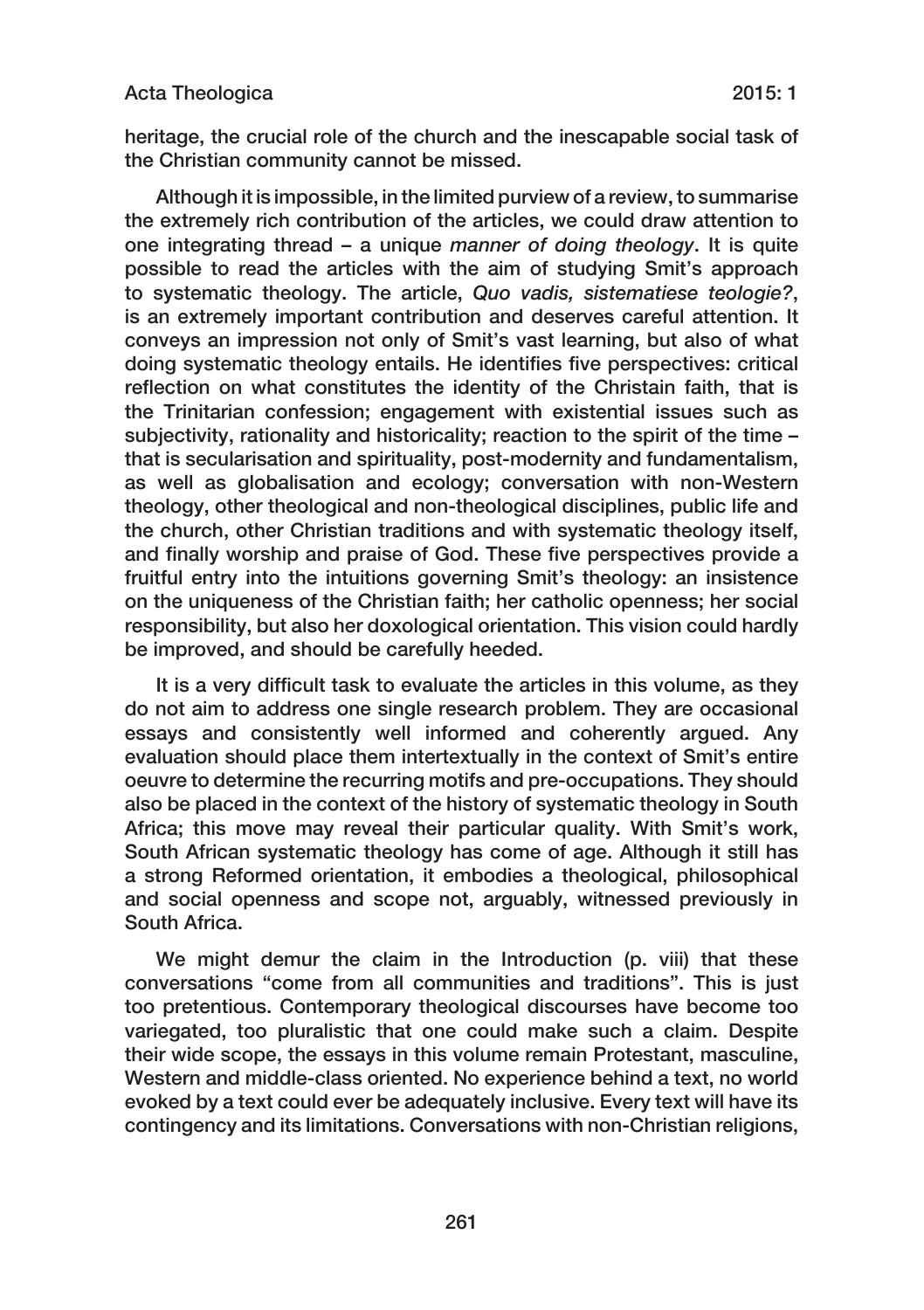with Christian traditions such as the Orthodox and Pentecostalism, with women, with postcolonial African intellectuals, with natural science and the arts are conspicuously absent. The imperative of epistemological transformation in higher education in South Africa has made us sensitive to issues such as perspective, representivity and inclusivity with regard to intellectual traditions and the production of knowledge. No theologian, even the most gifted, could ever engage in all conversations. But some voices and their concerns do claim our attention, especially those representing a subaltern experience, and those from our own continent. The "turn to the South" has not yet been embraced by systematic theologians labouring at institutions of higher learning in South Africa. This remains a conversation that should be started. But, the conversations reflected in this volume should be overheard, and heeded. They are fascinating and important.

Prof. R. Venter Department of Systematic Theology Faculty of Theology University of the Free State South Africa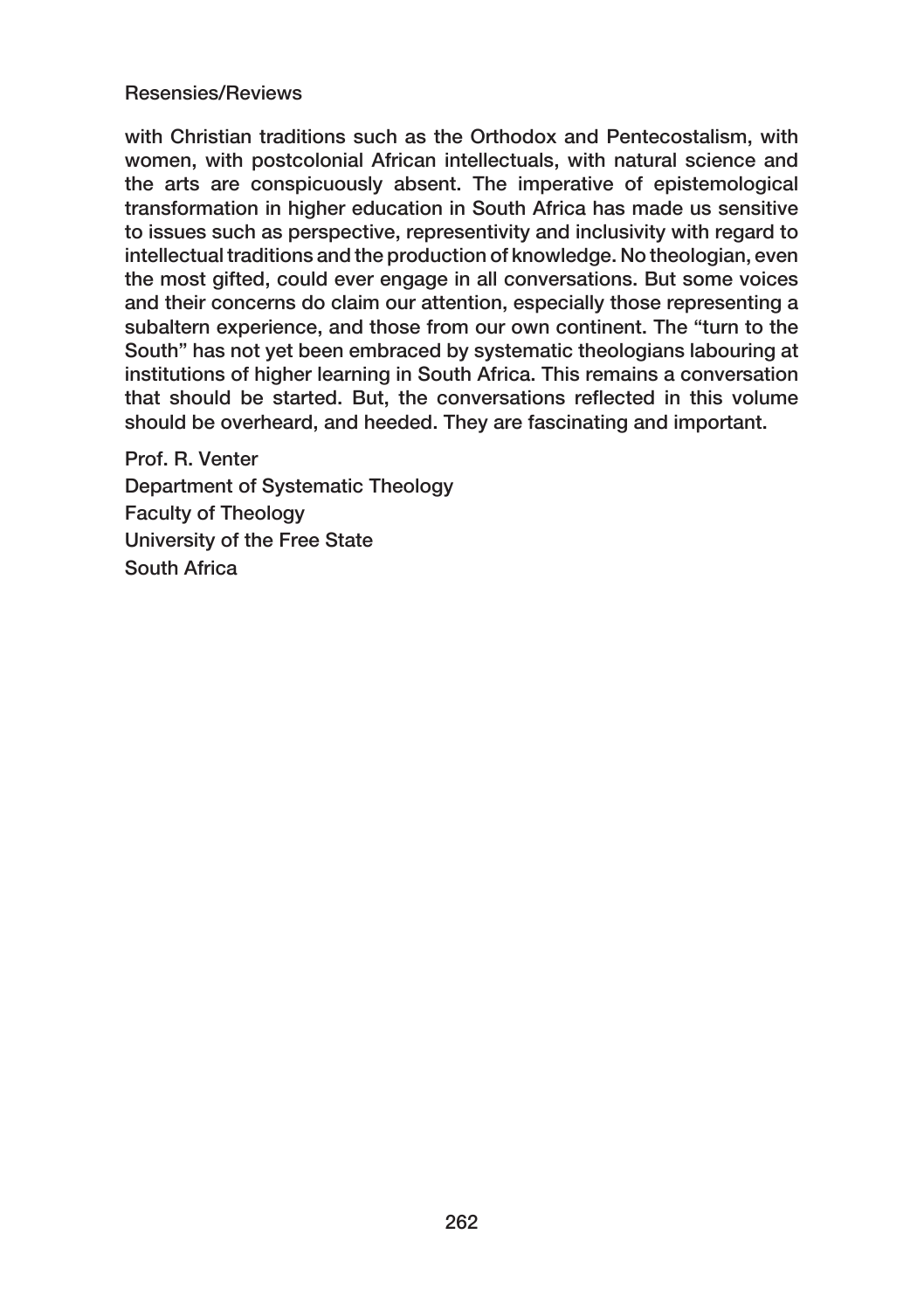G. van den Brink & C. van der Kooi, *Christelijke dogmatiek. Een inleiding.* (Zoetermeer: Uitgevery Boekencentrum, 2015), ISBN: 9789023926061, pp. 772 http://dx.doi.org/10.4314/actat.v35i1.18

Die verskyning van 'n nuwe dogmatiek is vir 'n teoloog soos 'n groot doos sjokolade: Jy moet dit stadig stukkie vir stukkie proe, en jy mag dit maar geniet! Om hierdie boek van die twee professore van die Vrye Universiteit in Amsterdam deur te werk is louter vreugde. Hulle skryf 'n lekker lewendige, beeldryke Nederlands. Hulle boek is stewig gebind en hanteer maklik. En die handige registers van Bybeltekste, outeurs se name en teologiese begrippe vergemaklik herhaaldelike naslaan. Dit is so jammer dat al minder Afrikaanssprekendes deesdae gemaklik Nederlands kan lees. Miskien moet die uitgewers 'n Engelse vertaling oorweeg. Dit sal beslis 'n baie wyer afsetgebied verseker.

Waar staan dié dogmatiek in terme van hedendaagse teologiese strominge? As ek dit goed begryp, wil die outeurs aansluit by die klassieke teologie, by name die gereformeerde tradisie van hulle universiteit. Maar dié tradisie wil hulle dan uitdruklik opdateer. Om dit reg te kry, tree hulle eerstens in gesprek met die "grootste geeste" in die teologiegeskiedenis (Luther, Calvyn, Schleiermacher, Barth esm, bl 256). Vervolgens word allerlei wetenskaplike denkers van ons tyd – filosowe, antropoloë, fisici, neuroloë ens. – betrek (bv bll 251,254,295). Sodoende probeer hulle hul doel bereik, nl om 'n "lojale" (nie onkritiese nie) "ortodoksie" vanuit 'n Westerse konteks te beoefen (bl 13). Myns insiens is hulle grootste bydrae juis die magdom eietydse literatuur wat by elke hoofstuk vermeld word. Dit help die afgestudeerde teoloog om weer 'n keer op datum te kom.

Ons het dus hier geensins 'n vrysinnige teologie nie. Inteendeel, die hoofstukindeling sluit doelbewus by die Apostoliese Geloofsbelydenis en Nicea aan. Inhoudelik sou dié boek konfessioneel‑gereformeerd genoem kon word. Die skrywers doen moeite om by elke leerstuk na die bekende Drie Formuliere van Eenheid te verwys en simpatiek daarby aan te sluit. Voorbeelde hiervan is legio. Selfs die (ongewilde?) Dordtse Leerreëls word gelyk gegee (bl 631 vv).

'n Verdere kenmerk van dié dogmatiek is die deeglike Skrifeksegese wat by elke onderafdeling onderneem word. Dit is die skrywers se uitgesproke doelstelling om by elke leerstuk opnuut die bronne te ondersoek en dit in die lig van die eietydse vraagstukke te interpreteer. Hier lê baie preekstof wat op ontginning wag!